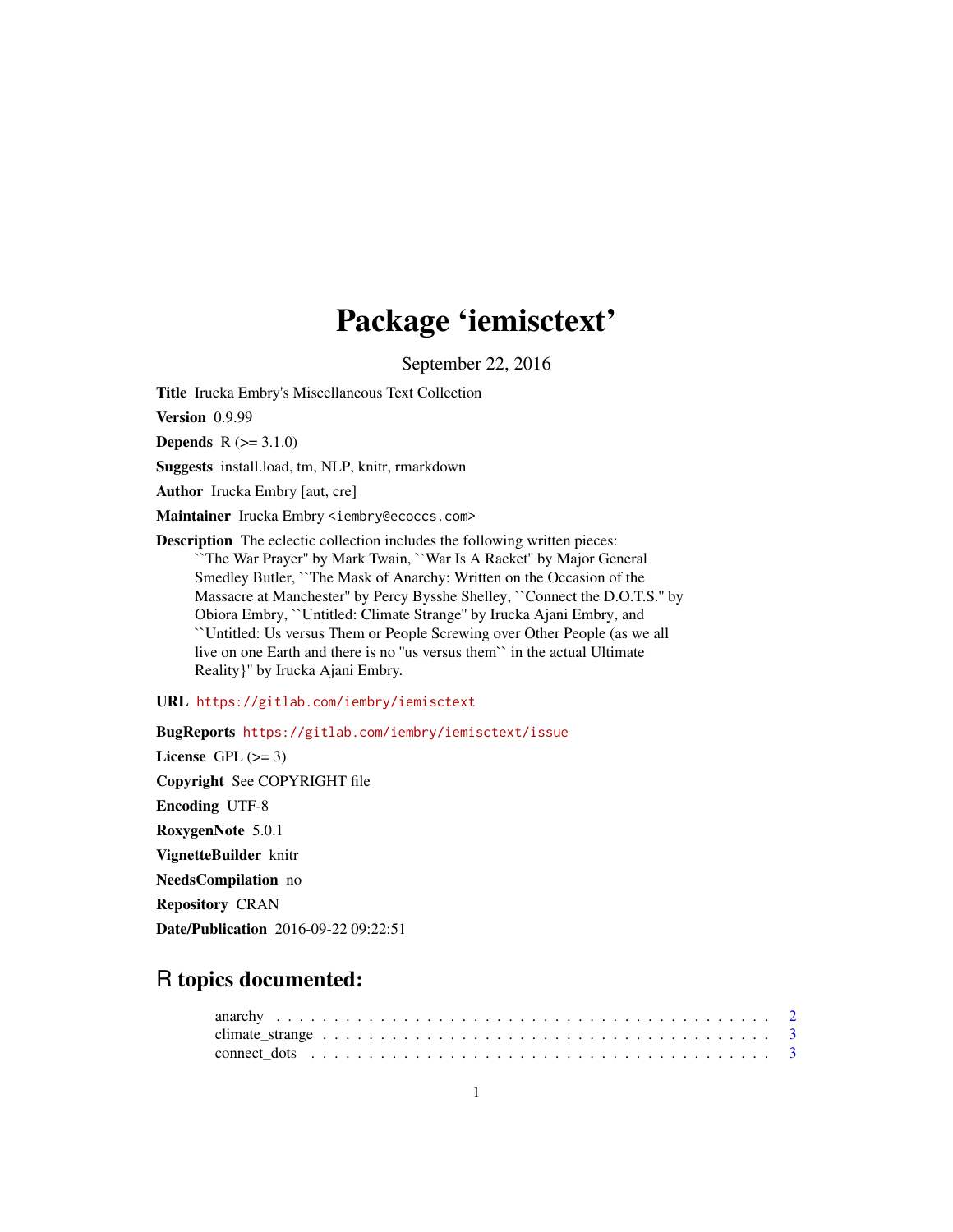#### <span id="page-1-0"></span>2 anarchy and the contract of the contract of the contract of the contract of the contract of the contract of the contract of the contract of the contract of the contract of the contract of the contract of the contract of

| Index |  |  |  |  |  |  |  |  |  |  |  |  |  |  |  |  |  |  |
|-------|--|--|--|--|--|--|--|--|--|--|--|--|--|--|--|--|--|--|

anarchy *The Mask of Anarchy*

# Description

A dataset which contains one poem written by Percy Bysshe Shelley that expresses his outrage at the Peterloo Massacre of 1819. ""The Masque of Anarchy" (or "The Mask of Anarchy") is a British political poem written in 1819 by Percy Bysshe Shelley. In his call for freedom, it is perhaps the first modern statement of the principle of nonviolent resistance." Source: Wikipedia.

# Usage

anarchy

### Format

A VCorpus of 1 text document.

# References

- 1. Percy Bysshe Shelley, *The Masque of Anarchy*, London: Edward Moxon, 1832, page 1-42. See <https://archive.org/stream/masqueanarchyap00huntgoog> and [http://knarf.eng](http://knarf.english.upenn.edu/PShelley/anarchy.html)lish. [upenn.edu/PShelley/anarchy.html](http://knarf.english.upenn.edu/PShelley/anarchy.html).
- 2. Wikimedia Foundation, Inc. Wikipedia, 14 April 2016, "The Masque of Anarchy", [https:](https://en.wikipedia.org/wiki/The_Masque_of_Anarchy) [//en.wikipedia.org/wiki/The\\_Masque\\_of\\_Anarchy](https://en.wikipedia.org/wiki/The_Masque_of_Anarchy).

# Examples

data(anarchy) anarchy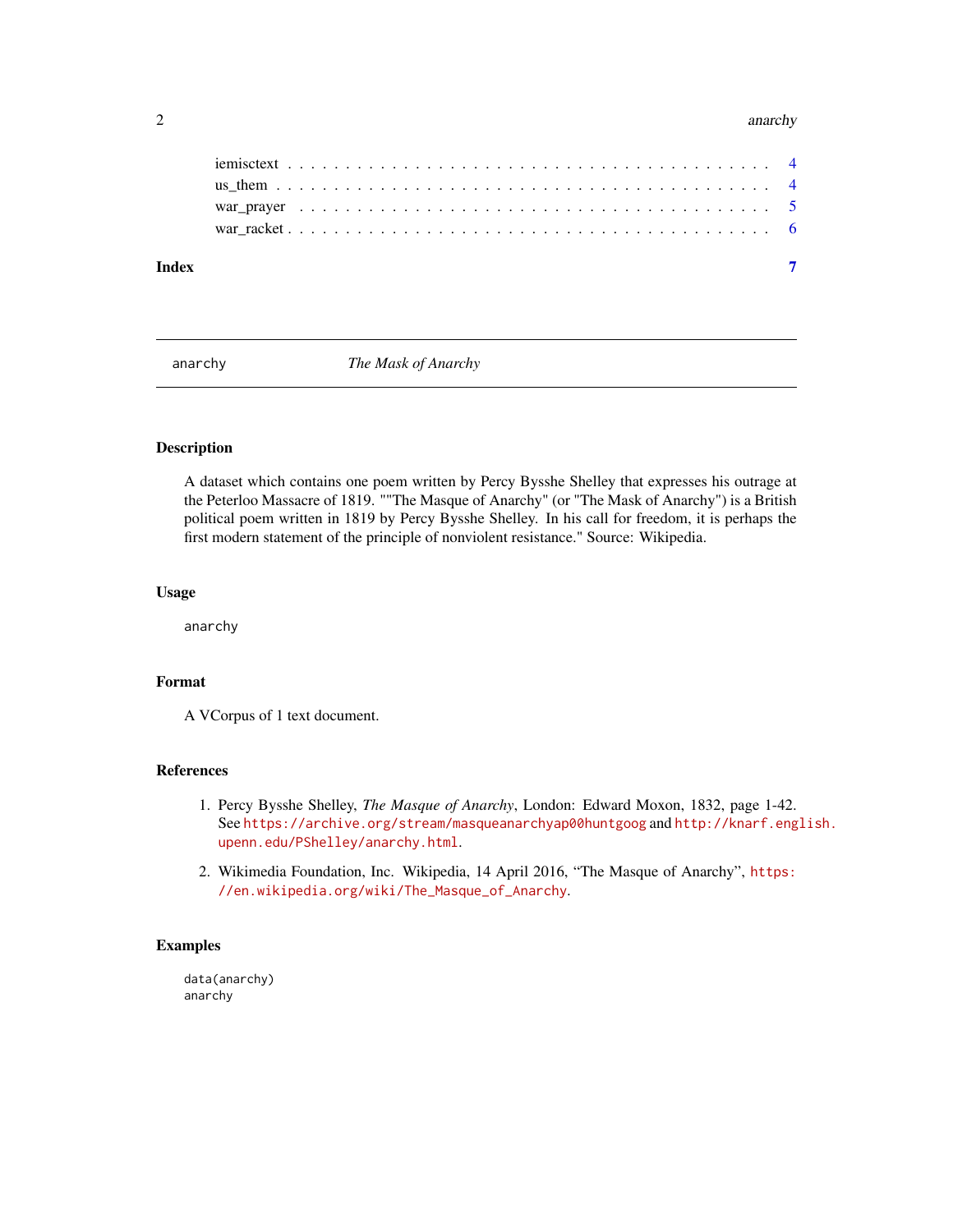<span id="page-2-0"></span>climate\_strange *Untitled: Climate Strange*

# Description

A dataset which contains one poem written by Irucka Ajani Embry that challenges the nature of Reality and the expressions of material science (Eugenics, Genetic Engineering, Global Warming, etc.).

# Usage

climate\_strange

# Format

A VCorpus of 1 text document.

# References

Irucka Ajani Embry, "Untitled: Climate Strange", *Balancing the Rift: ReCONNECTualizing the Pasenture*, Nashville, Tennessee: Questioning the Universe Publishing, 2014, page 206-213. See <http://www.questionuniverse.com/books.html>.

# Examples

```
data(climate_strange)
climate_strange
```
connect\_dots *Connect the D.O.T.S.*

### Description

A dataset which contains a piece written by Obiora Embry in April 2006. It was written to help wake up consumers and empower them with knowledge to invoke change from automobile manufacturers and within society by connecting various dots.

#### Usage

```
connect_dots
```
# Format

A VCorpus of 1 text document.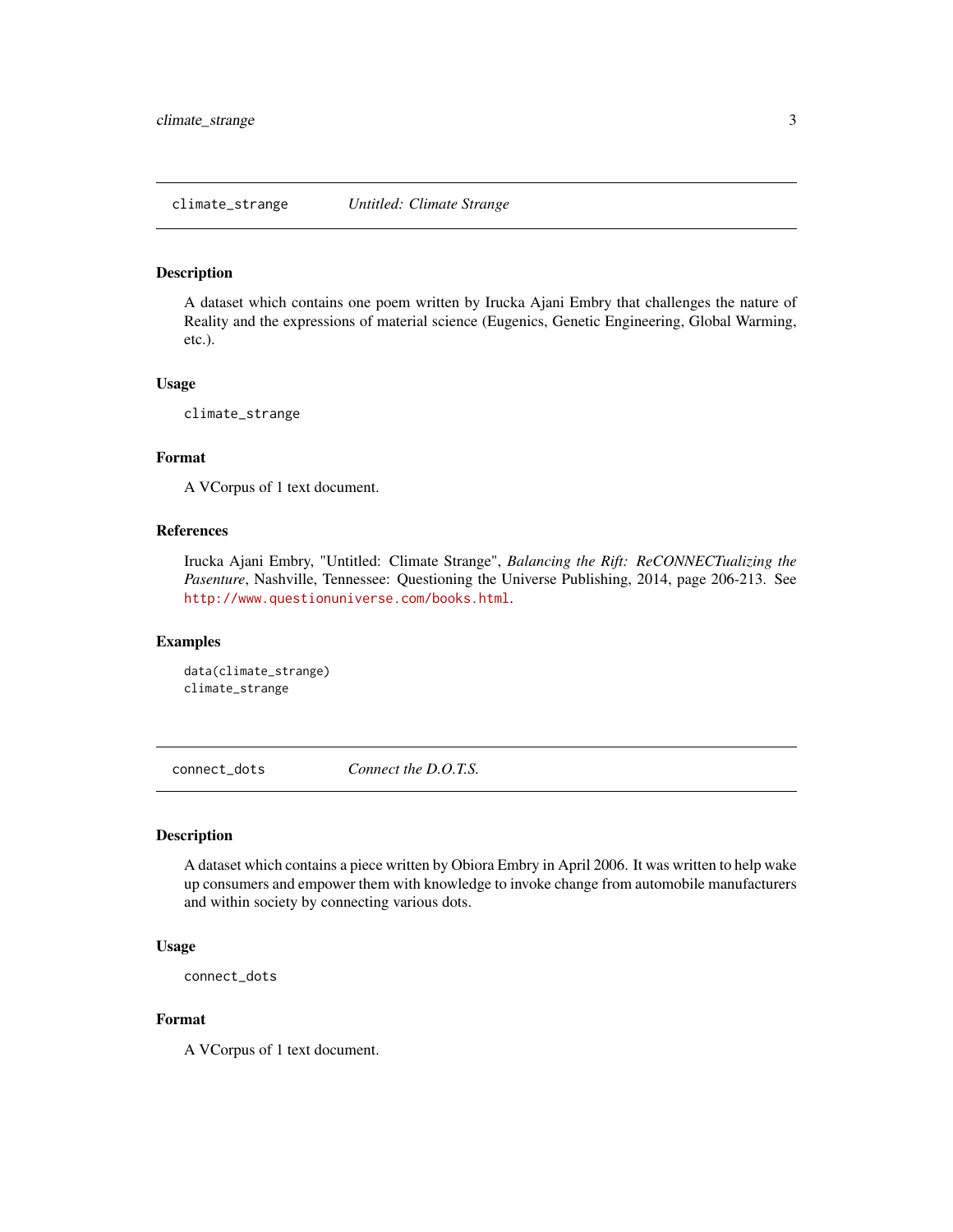# <span id="page-3-0"></span>References

Obiora Embry, "Connect the D.O.T.S.", *Expanding Horizons Through Creative Expressions: Reflections and Thoughts Related to the Struggle for Peace, Sustainability, Equality, and the Search for Humanity*, Lexington, Kentucky: Obiora Embry, 2013, page 78-82. See [http://www.embrybooks.](http://www.embrybooks.org/books/expanding-horizons/) [org/books/expanding-horizons/](http://www.embrybooks.org/books/expanding-horizons/).

## Examples

data(connect\_dots) connect\_dots

| iemisctext | iemisctext: Irucka Embry's miscellaneous data collection of text doc- |
|------------|-----------------------------------------------------------------------|
|            | uments                                                                |

#### Description

iemisctext provides an eclectic set of written expressions by Percy Bysshe Shelley, Mark Twain, Major General Smedley Butler, Obiora Embry, and Irucka Ajani Embry.

us\_them *Untitled: Us versus Them or People Screwing over Other People*

# Description

A dataset which contains one poem written by Irucka Ajani Embry that challenges the ideas of "us versus them" through a variety of examples.

#### Usage

us\_them

## Format

A VCorpus of 1 text document.

#### References

Irucka Ajani Embry, "Untitled: Us versus Them or People Screwing over Other People ...", *Balancing the Rift: ReCONNECTualizing the Pasenture*, Nashville, Tennessee: Questioning the Universe Publishing, 2014, page 119-123. See <http://www.questionuniverse.com/books.html>.

# Examples

data(us\_them) us\_them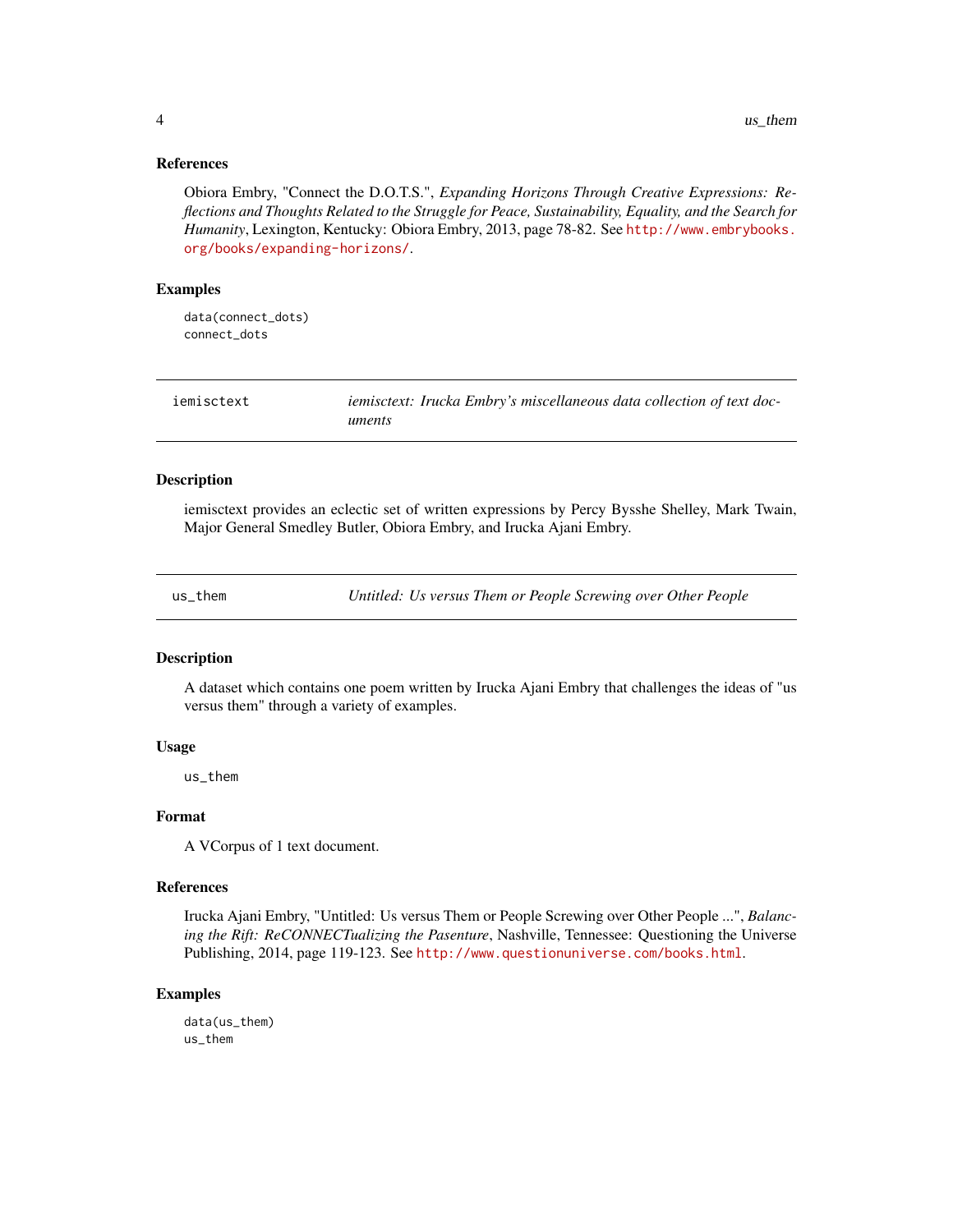<span id="page-4-0"></span>war\_prayer *The War Prayer*

#### Description

A dataset which contains one short story written by Mark Twain that expresses his outrage at US military intervention in the Philippines. "It is a scathing indictment of war, and particularly of blind patriotic and religious fervor as motivations for war. The structure of the work is simple: An unnamed country goes to war, and patriotic citizens attend a church service for soldiers who have been called up. The people call upon their God to grant them victory and protect their troops. Suddenly, an "aged stranger" appears and announces that he is God's messenger. He explains to them that he is there to speak aloud the second part of their prayer for victory, the part which they have implicitly wished for but have not spoken aloud themselves: the prayer for the suffering and destruction of their enemies. What follows is a grisly depiction of hardships inflicted on war-torn nations by their conquerors. The story ends with the man being ignored." (Source: The War Prayer [Wikipedia])

# Usage

war\_prayer

#### Format

A VCorpus of 1 text document.

# References

- 1. Mark Twain, "The War Prayer", *The Complete Works of Mark Twain: Europe and Elsewhere, Vol. 20*, New York City, New York: Harper and Brothers, 1923, page 394-399. See [https://](https://archive.org/details/completeworksofm20twai) [archive.org/details/completeworksofm20twai](https://archive.org/details/completeworksofm20twai) and [http://www.twainquotes.com/Uni](http://www.twainquotes.com/UniformEds/UniformEdsCh34.html)formEds/ [UniformEdsCh34.html](http://www.twainquotes.com/UniformEds/UniformEdsCh34.html).
- 2. Wikimedia Foundation, Inc. Wikipedia, 28 July 2016, "The War Prayer", See [https://en.](https://en.wikipedia.org/wiki/The_War_Prayer) [wikipedia.org/wiki/The\\_War\\_Prayer](https://en.wikipedia.org/wiki/The_War_Prayer) and <http://warprayer.org/>.
- 3. Wikimedia Foundation, Inc. Wikisource, 26 October 2014, "The War Prayer", [https://en.](https://en.wikisource.org/wiki/The_War_Prayer) [wikisource.org/wiki/The\\_War\\_Prayer](https://en.wikisource.org/wiki/The_War_Prayer).

# Examples

data(war\_prayer) war\_prayer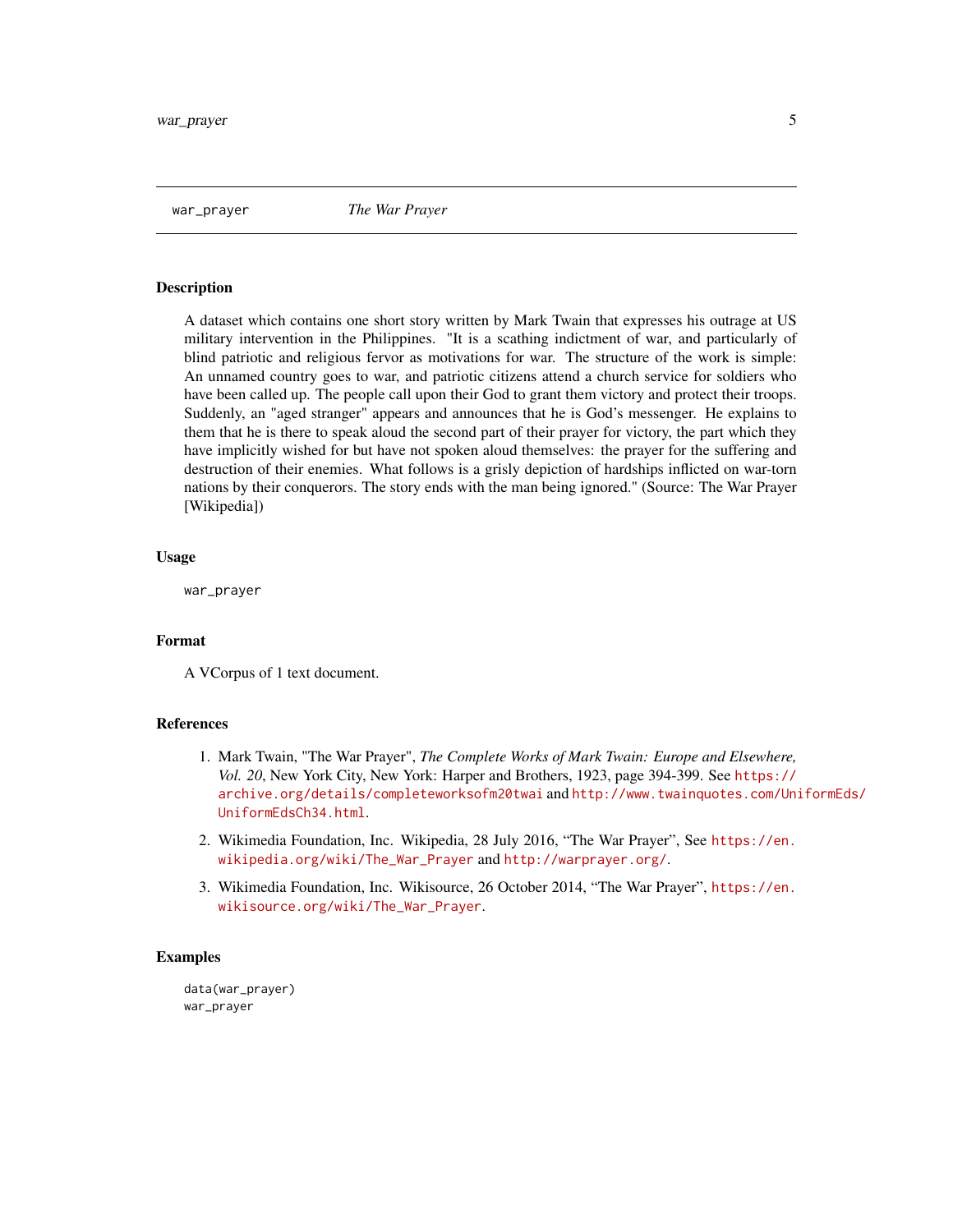<span id="page-5-0"></span>

# Description

A dataset which contains one book written by Major General Smedley Butler that describes how war is and has always been a racket.

# Usage

war\_racket

# Format

A VCorpus of 1 text document.

# References

Major General Smedley Butler, *War Is A Racket*, New York City, New York: Round Table Press, Inc., 1935, page 1-14. See <https://archive.org/details/WarIsARacket> and [http://www.](http://www.ratical.org/ratville/CAH/warisaracket.html) [ratical.org/ratville/CAH/warisaracket.html](http://www.ratical.org/ratville/CAH/warisaracket.html).

# Examples

data(war\_racket) war\_racket